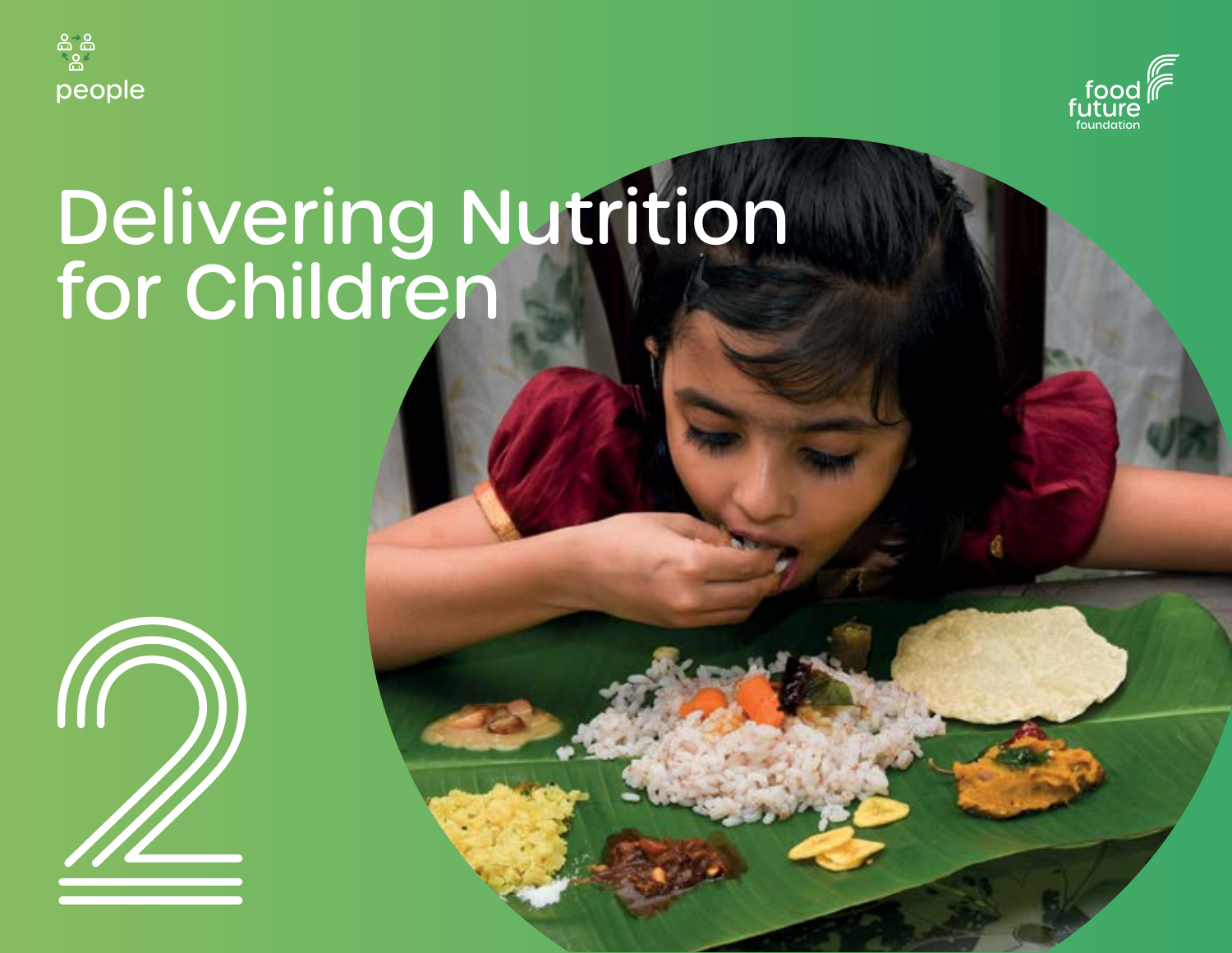



# bnable Area

consumption of safe and nutritious foods among children of all **Lips.** 

rom the National Family Health Survey round 5 released to draw attention to the crisis of the country. There is a slight improvement in some Ime states, but overall, in most states, there is a dicators such as childhood stunting has increased states, wasting has increased in 12 out of 22 derweight has also increased in 16 out of 22 states. n increase in the prevalence of anemia among Given that the second phase of the NFHS-5 has ut during the pandemic and the lockdown, the be even worse in the remaining states.

Triple Burden of Malnutrition is coming into fonutrient deficiencies such as iron, iodine, zinc and hg to the dual nutrition burden, affecting more than n in the age group of 1-4 years (MOHFW, GOI,

te of Nutrition (ICMR-NIN) has been the nodal pmmending the dietary allowances and nutrient or Indians. The report 'Nutrient Requirements for unched last year specifying guidelines for different d life stages such as for Infants & Young Children focusing on appropriate breastfeeding practices bduction of complementary foods to prevent

### According to the CNNS, 2016-18 report:

- $\bullet$ Stagnation or worsening of child anthropometric outcomes across several states
	- **-** 33% U-5 children, 35.2% are underweight
	- **-** 35% U-5 children are stunted
	- **-** 17% U-5 children are wasted
- Steady increase in the number of overweight/obese children with an increasing trend in lifestyle-related disorders like diabetes (10%)
- Anaemia, the most common form of micronutrient  $\bullet$ deficiency itself takes account into 50-60% population especially preschoolers and women
	- **-** 40.6% pre-school children
	- **-** 23.5% school-aged children
	- **-** 28.4% adolescents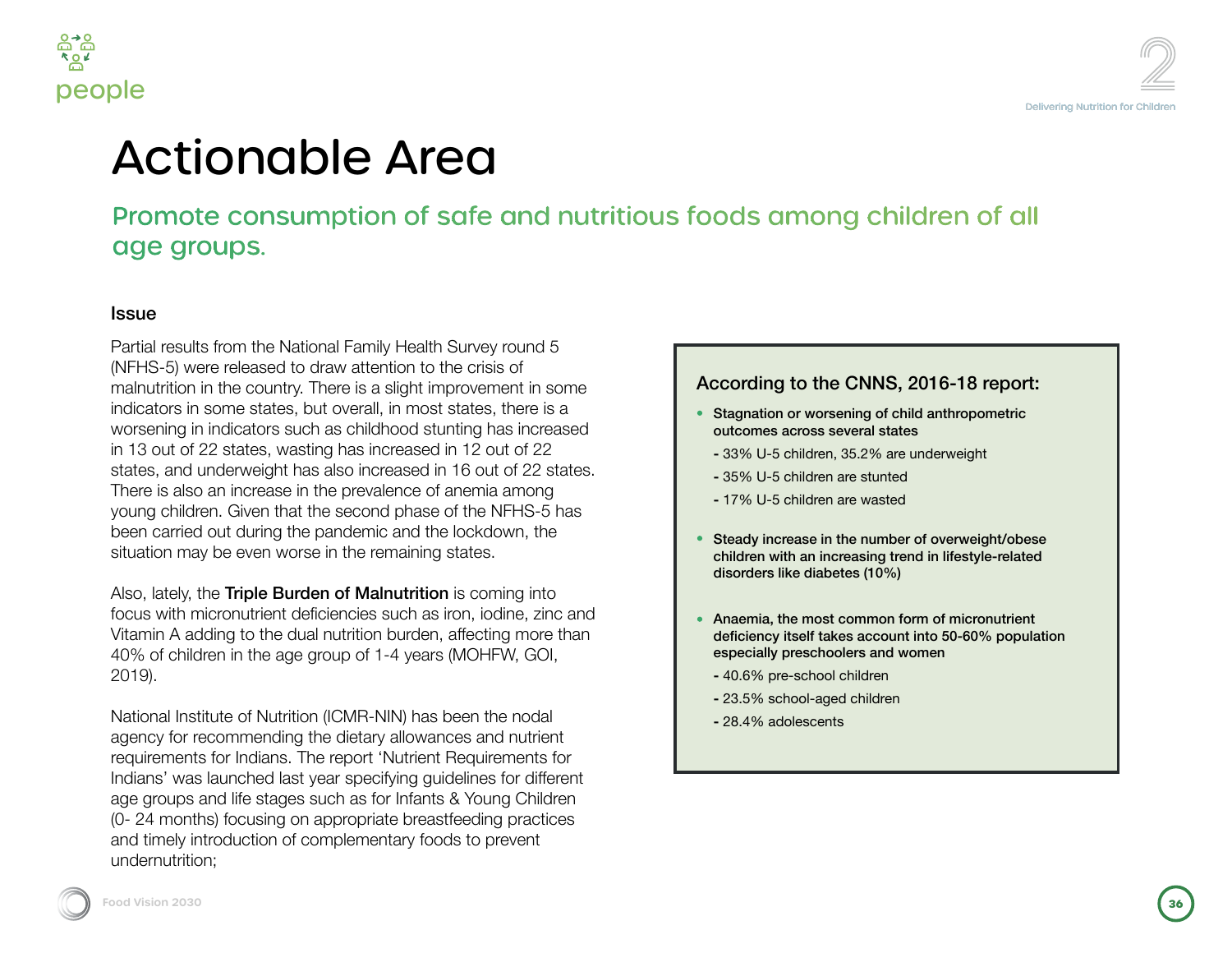



Promoting a balanced diet and healthy meals ensuring adequate intake of macro and micronutrients among children. Additionally, when it comes to policy or strategic planning, the focus has largely been placed around nutrition-specific interventions during the 1000-day period from conception till two years of age. With the impact of the intergenerational cycle on nutrition outcomes, it is very important to understand the investments across multiple life periods to address the underlying determinants. Therefore, an attempt is required to look at the issue comprehensively and holistically to deliver nutrition on an ongoing basis. Interventions may work directly through the biological pathways (mother-child) or indirectly through the socioeconomic system.

# **Status**

### Government Initiatives

Several initiatives like the Midday Meal Scheme is a school meal program in India designed to better the nutritional standing of school-age children nationwide. The program supplies free lunches on working days for children in primary and upper primary classes in government, government-aided, local body, Education Guarantee Scheme, and alternate innovative education centers, Madarsa and Maqtabs supported under Sarva Shiksha Abhiyan, and National Child Labour Project schools run by the ministry of labour. 11.59 Crore children are enrolled under the Mid-Day Meals scheme & 25.95 lakh Cook cum Helpers have been engaged to provide MDM meals to children; it is the largest of its kind in the world (GoI, 2021). In support to MDM, findings from secondary data analysis on national representative datasets of mothers and children from 1993-2016 assessing intergenerational nutrition benefits of India's national school feeding program revealed that

supplementary nutrition programs as school meals programs are linked to better growth outcomes in children, with greater height-for-age z-score (HAZ) among children born to mothers with full MDM exposure compared to the children born to non-exposed mothers, indicating the need to include these programs in the global agenda addressing stunting in children (IFPRI, 2021).

Salient Features of MDM Rules, 2015 includes each child from class 1-8 within the age group of six to fourteen years is eligible for a cooked nutritious meal every day except school holidays; with the following nutritional requirements, For Primary school children, the Calories Intake is Energy of 450 Calories, Protein of 12 g & food intake of food grains 100 g, pulses 20 g, vegetable 50 g, oil & fats 5g. For upper primary children, the calorie intake is Energy of 700 Calories, proteins of 20 g& food intake of food grains 150 g, pulses 30 g, vegetables -75 g, oils & fats 7.5 g.

The Akshaya Patra Foundation, which was successfully implementing its school lunch program in Karnataka since 2000, was called in to give testimonies for verifying the efficacy of the scheme, following which the mandate to implement Mid-Day Meal Scheme was passed. To successfully carry out this mandate, each State Government started its own Mid-Day Meal Program, with Akshara Dasoha being initiated by the Government of Karnataka in 2002. This pioneering move by the Government of Karnataka to make NGOs the implementing arm of the Government has been one of the major reasons for its success in reaching the program's goals. The achievements of several private-public partnerships have even influenced the Central Government. By setting up and encouraging private-public partnerships, the Government is successfully leveraging the skills and resources of the private sector for the greater good. The mid-Day meals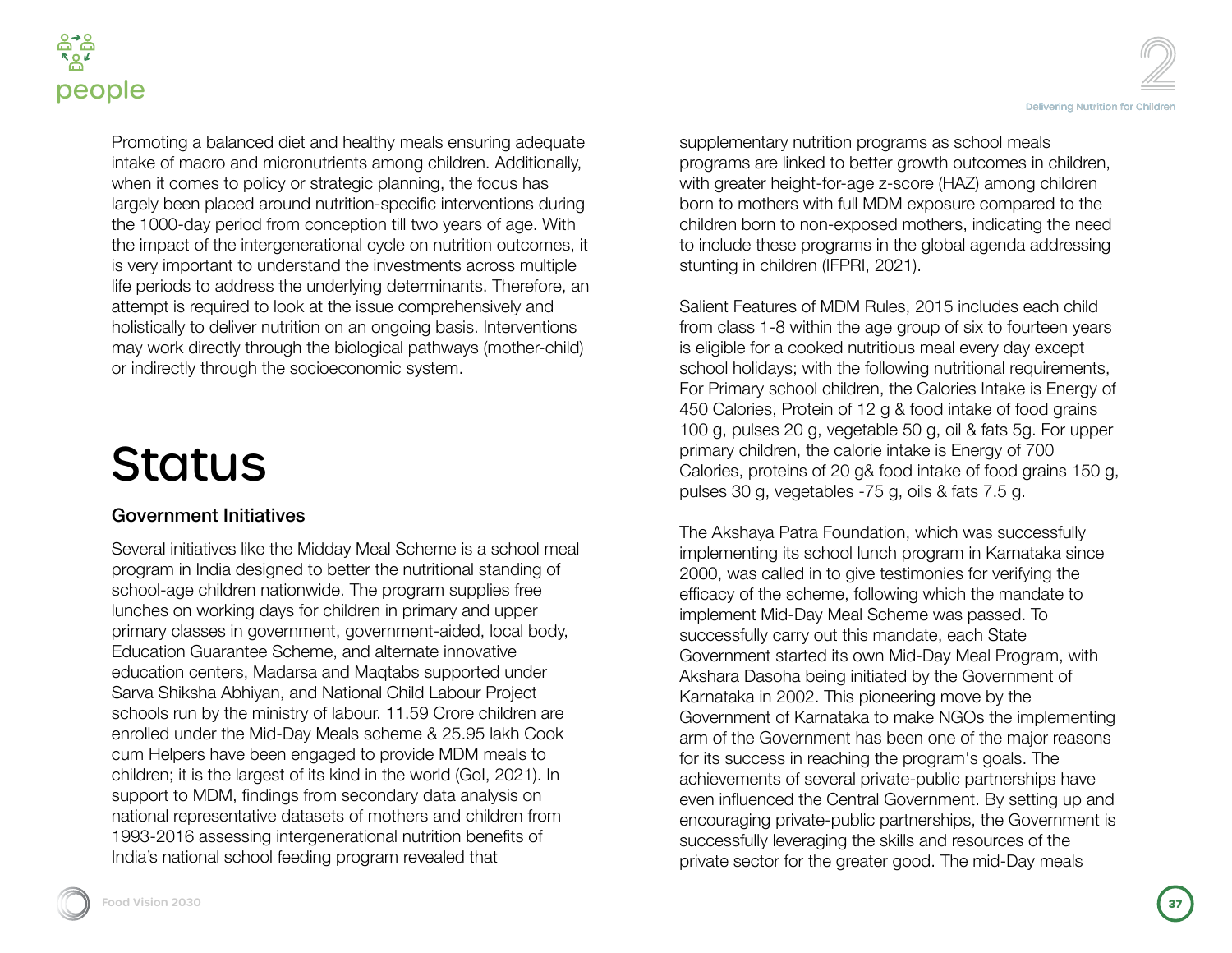

<u>ក្នុង</u> people

> scheme has considerable opportunity for social entrepreneurs and public-private partnerships to include large corporates and ensure the quality of food is maintained during the distribution.

Apart from MDM, interventions such as the Eat Right India movement were also launched by the FSSAI, focusing on eating right, safe and sustainable and promoting awareness about a balanced and healthy diet. The Eat Right School program under the ERI movement was launched in September 2016 as Safe and Nutritious Food (SNF) at School program, with the objective to create awareness about 'Eating Healthy', 'Eating Safe', and 'Eating Sustainably' among school children and through them in the community at large. Under this, the school will run the program through Health and Wellness Ambassadors and teams who will conduct both curricular and co-curricular activities. As part of the progress, 53,043 schools have registered, and 48,058 school activities have been completed across different schools.

Several activities like the Eat Right Creativity Challenge in the form of poster making and photography competitions have been organized under the Eat Right India movement to encourage the creative talent of school children with rewards and appreciation enabling them to develop healthy eating patterns and consumption of nutritious meals on a daily basis.

To adopt a comprehensive program aiming to convert school campus into 'Eat Right Campus' promoting safe food and balanced diets amongst children, the FSSAI has also issued gazette notification regarding restriction of food marketing, advertisement and selling of unhealthy foods products high in saturated fat/trans-fat/added sugar/sodium in and around school campus (within fifty meters from the school gate in any direction), ensuring food safety by regular inspection and monitoring.

### Private sector Interventions

Under the 'The Eat Right India Movement' launched by FSSAI to improve nutrition scenarios in India and combat malnutrition and lifestyle-related disorders, food businesses are being encouraged to reformulate their products by providing appropriate nutritional information to consumers and making investments towards healthy food items. As part of the initiative, twenty companies from the food industry had signed up with voluntary commitments to reduce fat, salt and sugar in their products to address issues related to the triple burden of malnutrition in India. FSSAI has also capped the amount of trans fatty acids (TFA) in oils and fats to 3% for 2021, and 2% by 2022 from the current permissible limit of 5% through an amendment to the Food Safety and Standards (Prohibition and Restriction on Sales) Regulations as trans fats are associated with increased risk of heart attacks and death from coronary heart disease.

Several companies like Infosys have been the flag-bearer of improving education standards in the country. The dropout rates in primary schools are very high as children from low-income families need to earn to feed themselves. Infosys foundation collaborated with Sri Ramakrishna Vidya Kendra in the Bannerghatta Forest area in Bengaluru to provide free meals to children belonging to BPL (Below Poverty Line) families and hence promote education among them.

Another instance includes PepsiCo India that has successfully adopted FSSAI's Eat Right School (Safe and Nutritious Food, at School) program, in line with the company's commitment towards creating awareness about safe food, healthy and sustainable diets. The adopted modules were rolled out in leading home science colleges across the country where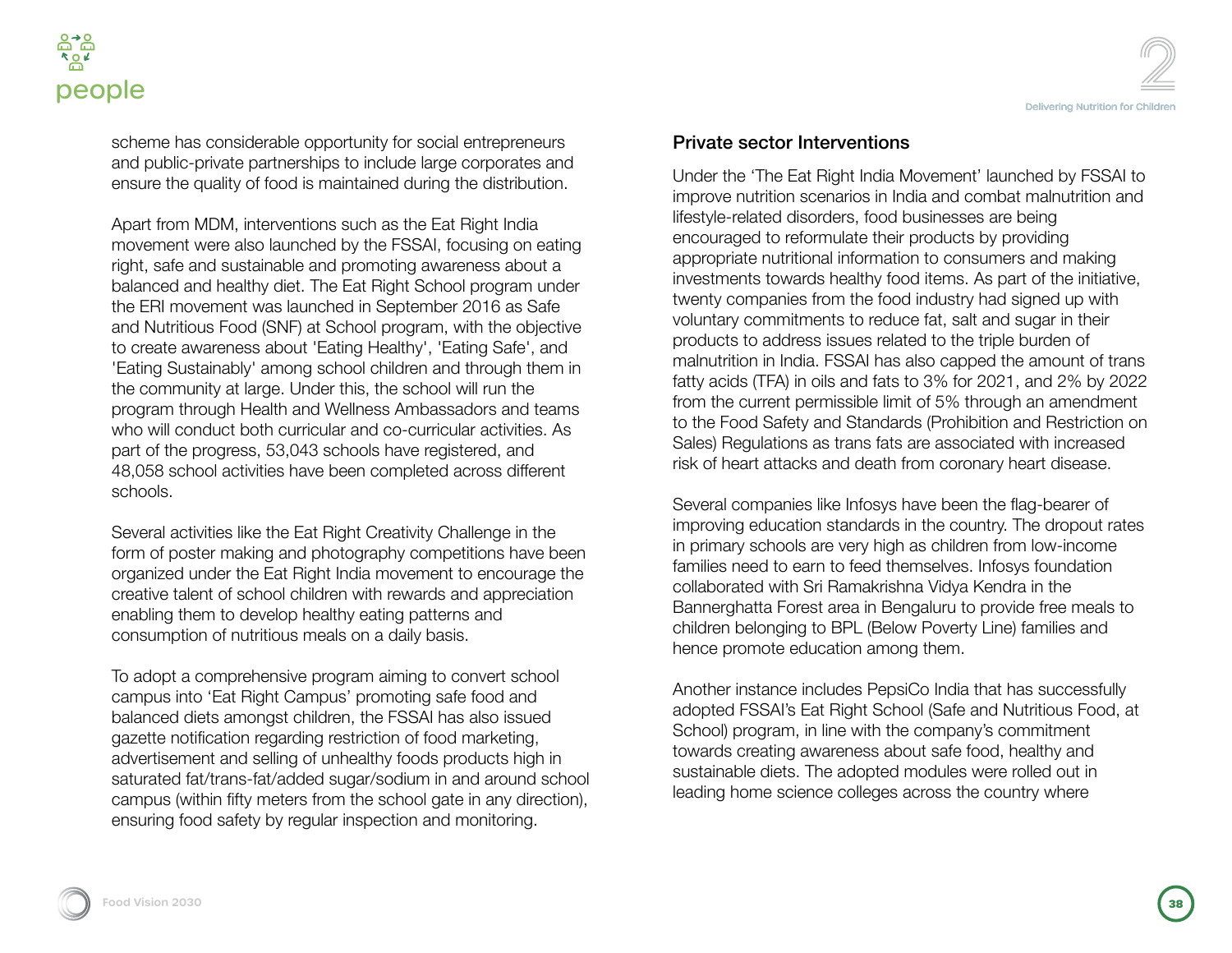

volunteering students were trained as "Safe and Nutritious Food (SNF) Fellows". These SNF fellows later implemented the program across schools in Delhi, Gurugram and Mumbai. In 2018-2019, the SNF Fellows facilitated informative sessions on Iron Deficiency Anemia across schools impacting over 4.5 lakh children.

There are several other examples of private sector collaboration to strengthen the ecosystem.

# Vision 2030

- Reduce underweight from 33.4% (0-4 years), 35.2% (5-9 years) and 24.1% (10-19 years)-**Comprehensive National Nutrition Survey** (CNNS), 2016-18 in line with the Global targets and end-all malnutrition-related adverse outcomes by 2030 towards meeting the SDG of Zero Hunger and Good Health and Well-being
- Reduce Stunting from 38.4% (NFHS-4) to 25% by 2022 (Mission 25 by 2022) and end all forms of malnutrition by 2030
- Reduce overweight/obesity prevalence among children from 3.7% (5-9 years) and 4.8% (10-19 years)- MOHFW, GOI, 2019, in line with the global targets and Track 3 of the SDG ensuring good health and wellbeing.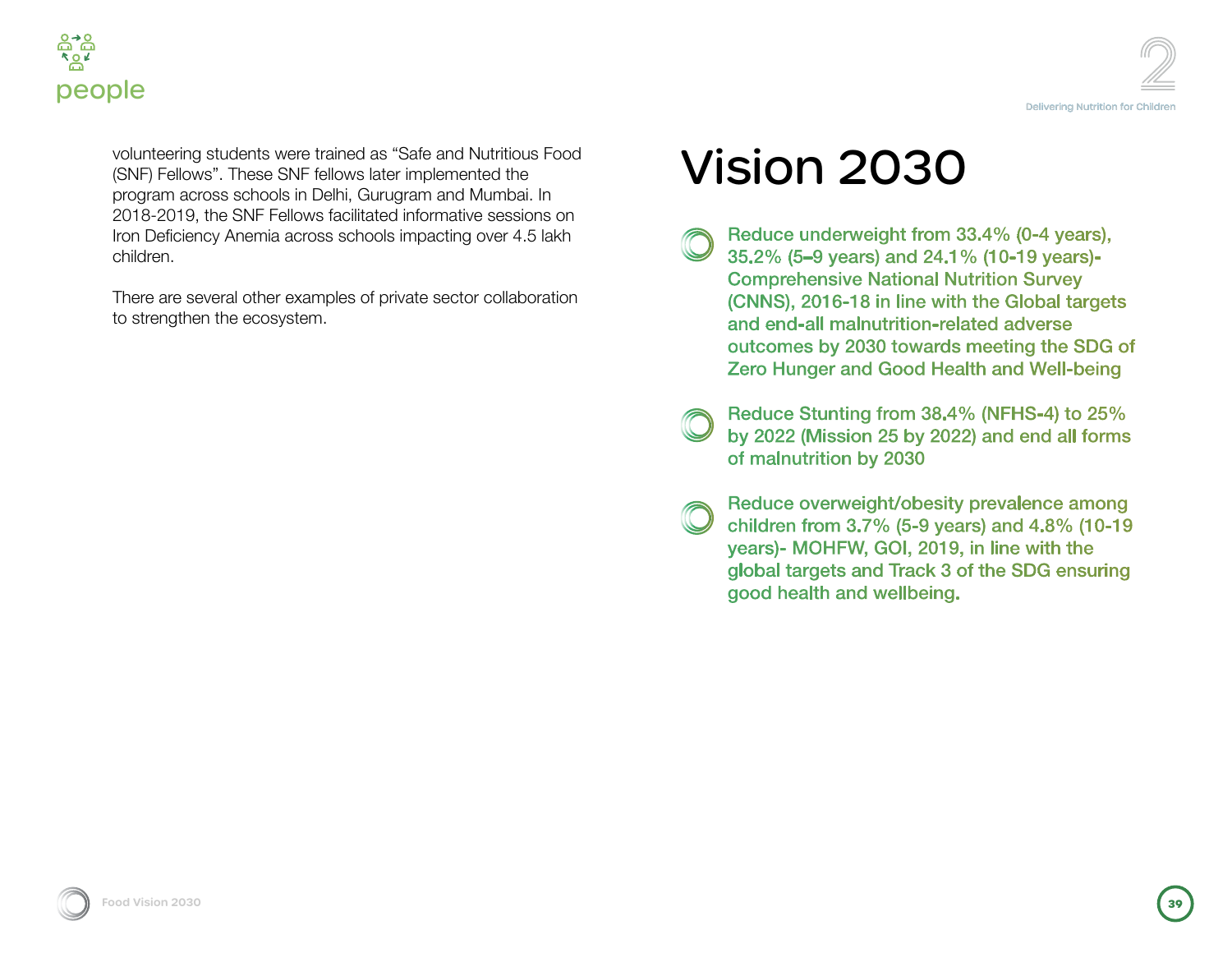

There is a need to recognize that nutrition needs a life cycle approach, going beyond specific targeted vulnerable age groups.

In line with the vision, the overall aim is to work on the health and wellbeing of children by providing a health-promoting, safe environment to every child, ensuring adequacy in their nutritional status as well as access to safe food by children both at household as well as at the community level.

**RESEARCH, ACTION & POLICY FRAMEWORK**



Ensure convergence of multiple government programs and schemes and strengthen coordination between various departments, NGOs and other groups to avoid redundancy and increase efficacy. Create the necessary institutional mechanisms by setting up a Nutrition Authority to strengthen the delivery of nutrition with a strong implementation and monitoring framework. This will require a participatory framework and could be done in a public-private partnership model

Revisit the mid-day meal design principles that are calorie and protein-centric, to include diversity and guidelines around fat and sugar, to ensure there is no compromise on the nutritional quality of the meals provided.

Ensure taste and texture considerations are addressed as part of the design to ensure that there is the consumption of the meals provided

The transition from cereals as the predominant source of calories to include greater diversity Distribution of food as part of supplementary feeding under ICDS/MDM and dry ration under PDS needs reformulation ensuring protein adequacy and diet diversity at both household and community level.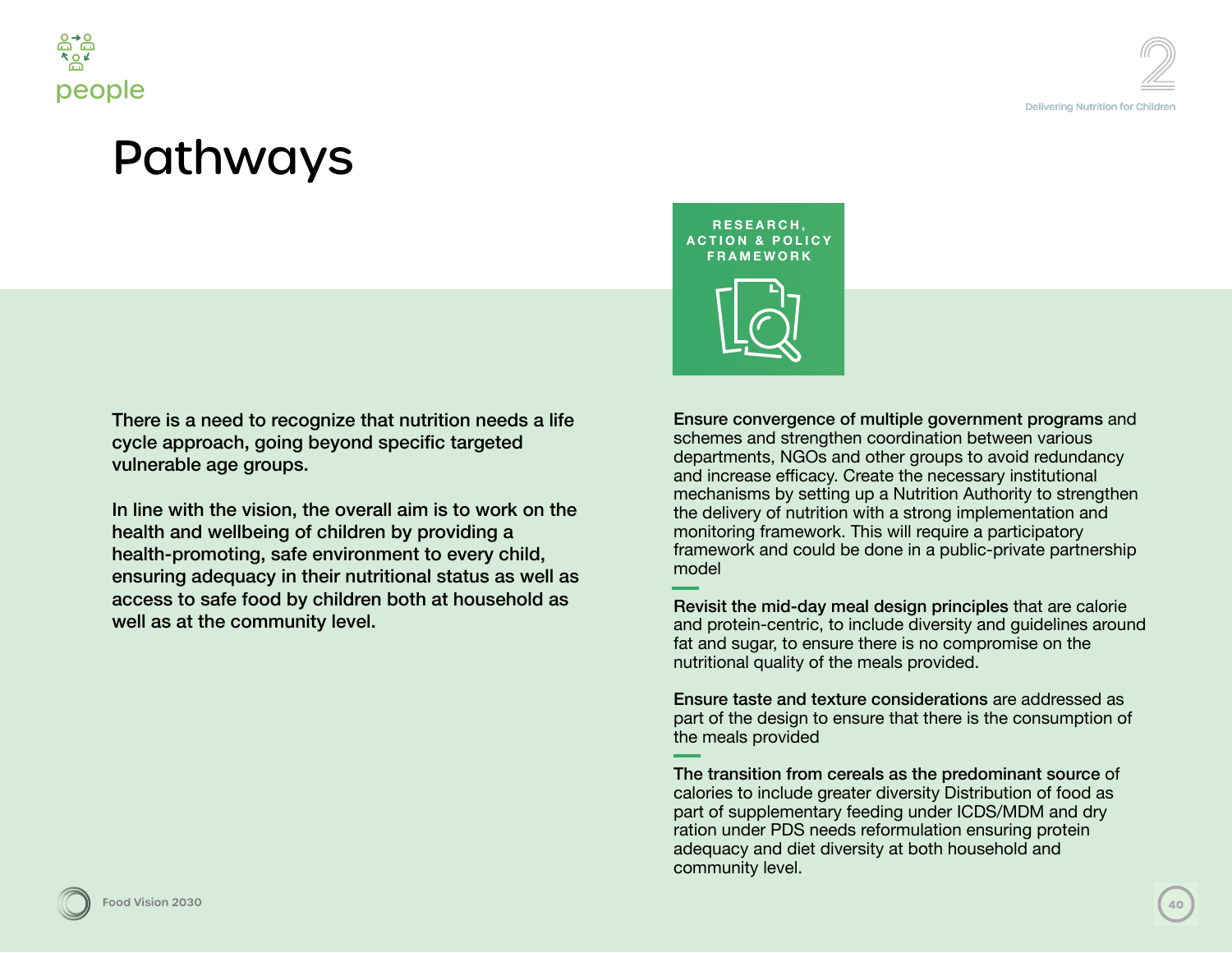

### Pathways

*Research, Action & Policy Framework (Contd)*

Create a provision for breakfast and /snacks to meet caloric and nutritional requirements.

Create the ecosystem for delivering nutrition to children by promoting fortified staples and distributing nutritious/fortified foods through PDS/TPDS.

Development/Innovation of Nutritious Food Menu items as a part of supplementary nutrition feeding in ICDS and MDM, covering aspects of Food Safety, Hygiene, Nutrition, Fortified Products, Regional food choices including "Eat Right Movement" initiated by FSSAI promoting healthy eating approach and address nutrients of concern by reducing the intake of High Fat, Salt and Sugar in the foods making right food choices.

Integrate food safety and hygiene as integral parts of the MDM program, given their impact on nutrient absorption and gut health over time. Ensure compliance to all regulatory norms by MDM kitchen facilities with FSSAI. Inspection & Monitoring by State Food Safety officers on MDM Kitchens must be done at regular intervals. There needs to be guidance for MDM Kitchens to obtain third party certification on Food Safety Management System.

Nutrition intervention and supplementation programs need to be implemented throughout the year, including vacations/break time towards ensuring continuous nutrition delivery minimizing the reversal in the nutritional status post the vacation period.

Cultural and regional aspects of malnutrition must be taken into consideration towards ensuring maximum outreach and nutrition quality delivery.

Ensure access to quality, timely healthcare with monitoring of physical activity and morbidity profile as part of the assessment of the nutritional status of the children.

To get children to aspire to good nutrition, it is important that nutrition campaigning and communication targeted to children include aspirational health and nutrition influencers/celebrities as role models/icons they could relate with.

**Food Vision 2030 Food Vision 2030 416**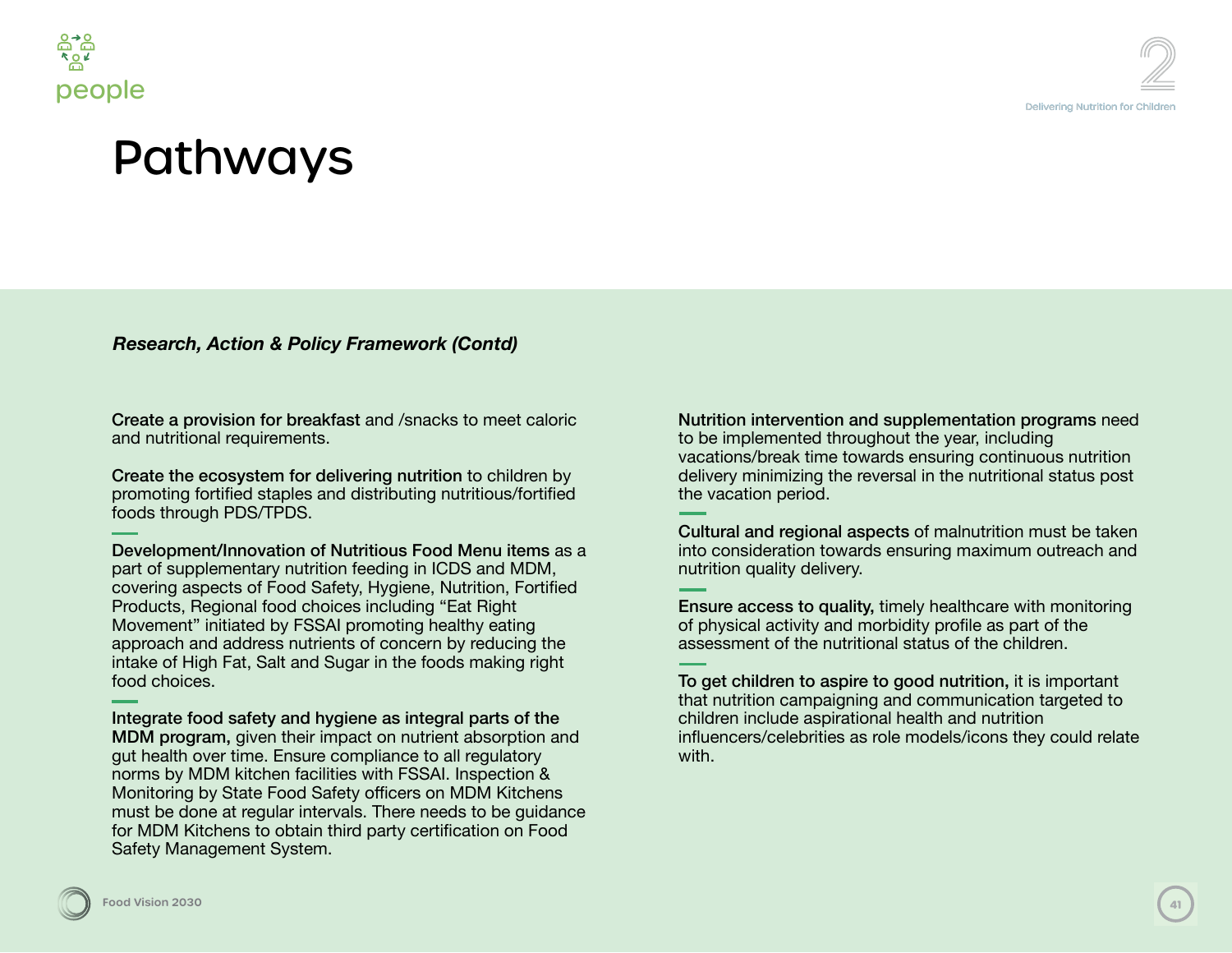

## Pathways

### *Research, Action & Policy Framework (Contd)*

Encourage Educational Institutions (EIs), School Management Committees and Parent-Teacher Associations (PTAs) to ensure the provision of healthy/balanced food options in canteens and mess through:

Appointing a school level "Nutrition and Health Committee" trained on principles of healthy diets and closely monitors healthy eating among the students.

Introducing "Nutrition Report Cards" in tune with the Hon'ble Prime Minister's suggestions to help track the nutritional status of children from time to time and opening possibilities of addressing specific nutritional concerns and enabling targeted actions.

Curriculum to have all aspects of nutrition & healthy diets with practical training on planning & preparing healthy diets (basics) and even on development of kitchen/balcony/terrace gardens wherever possible.

Introduce Societies/ Committees in a school, Students' Nutrition Clubs such as "Sehat Club" of Eat Right School Program run by FSSAI may be formed in each school to conduct various activities related to promoting "Balanced and Healthy Diets".

**INFRASTRUCTURE AND DELIVERY**



#### Scale-up programs and build the infrastructure for

meaningful interactions leveraging the delivery mechanism of the model of large-scale kitchens, decentralised self-help groups to maximise local community participation, and ensure delivery of high-quality, safe food to all. Pilot innovative distribution models to test efficacy, reduce variability and delivery solutions.

Encourage local women by integrating SHGs who can work towards the provision of "Easy to deliver" nutritious meals to nearby schools/AWCs as a long-term commitment ensuring good nutrition delivery to children with better outreach.

Address the gaps existing at a systems level in terms of pooling well-equipped and non-equipped schools- sharing resources, building communication etc. to be done wisely to narrow down the existing gaps among different social classes

Strengthen Capacity Building and Infrastructure on Food Safety, Good Hygiene Practices, Good Storage Practices, Good Manufacturing Practices, Integrated Pest Management, Food Nutrition at regular intervals.